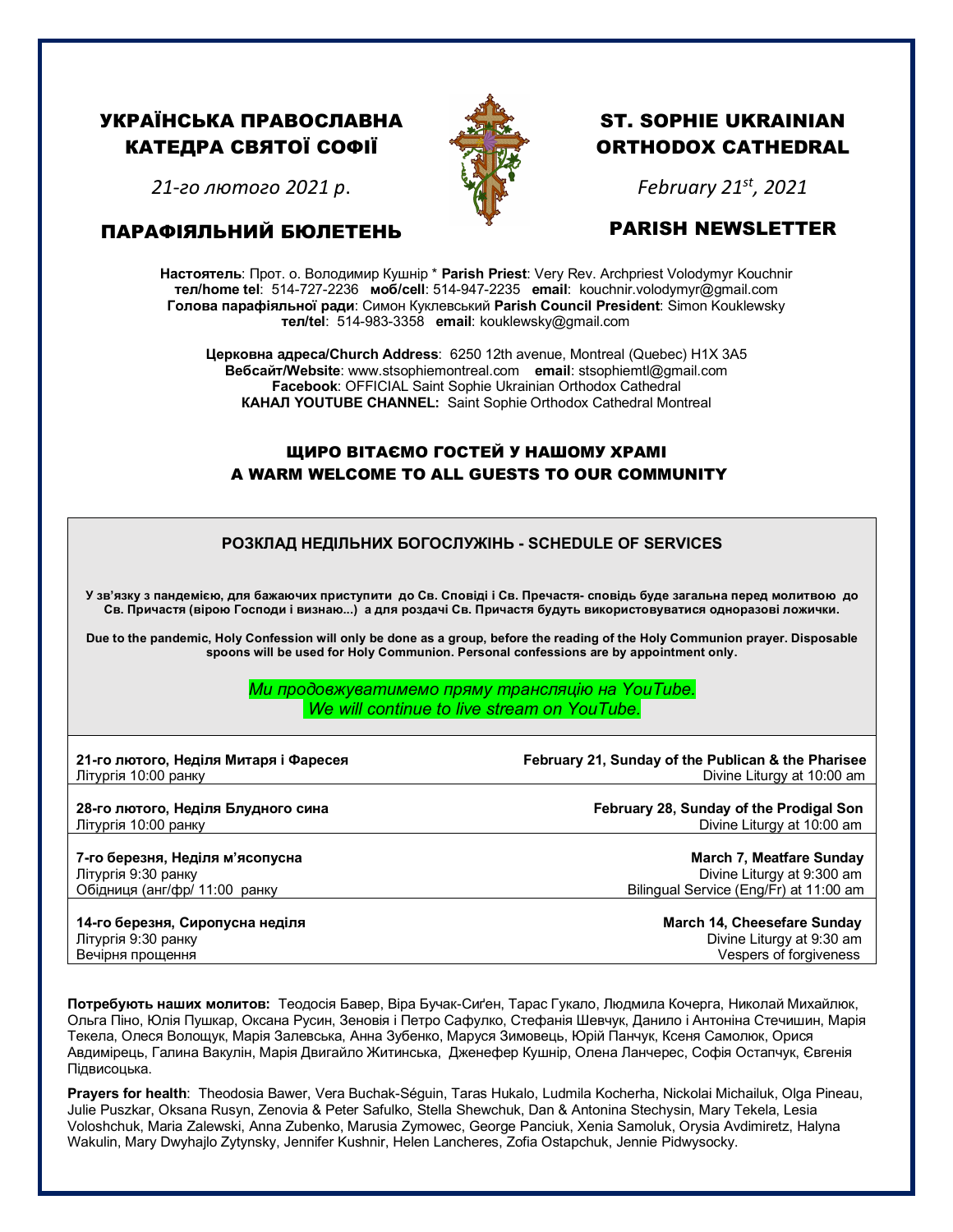| ПАРАФІЯЛЬНІ ПОДІЇ ТА ОГОЛОШЕННЯ                                                                                                                                                                                                                                                                                                                                       | <b>PARISH EVENTS AND ANNOUNCEMENTS</b>                                                                                                                                                                                                                                                                                                                                                                                                                                                                                                                                                                                                                                                                                                                                                                                                                                                                                                                                                                                                                                                                                                                                 |
|-----------------------------------------------------------------------------------------------------------------------------------------------------------------------------------------------------------------------------------------------------------------------------------------------------------------------------------------------------------------------|------------------------------------------------------------------------------------------------------------------------------------------------------------------------------------------------------------------------------------------------------------------------------------------------------------------------------------------------------------------------------------------------------------------------------------------------------------------------------------------------------------------------------------------------------------------------------------------------------------------------------------------------------------------------------------------------------------------------------------------------------------------------------------------------------------------------------------------------------------------------------------------------------------------------------------------------------------------------------------------------------------------------------------------------------------------------------------------------------------------------------------------------------------------------|
| ПРИСУТНІСТЬ НА ЛІТУРГІЇ Щоб не перевищувати ліміт у<br>10 осіб (згідно з директивами уряду Квебеку), для<br>відвідування недільної Літургії Вам потрібно<br>зареєструватися до 12 години суботи (днем раніше) у<br>Анни Малиновської за номером (514) 232-2818<br>aбo home_anna@hotmail.com                                                                           | <b>CHURCH ATTENDANCE</b> In order to not exceed 10 people<br>(according to Quebec government directives), to attend Sunday<br>Liturgy you are required to preregister by Saturday 12 pm of<br>the week of the Liturgy with Anna Malynowsky (Анна<br>Малиновська) at (514) 232-2818 or home_anna@hotmail.com                                                                                                                                                                                                                                                                                                                                                                                                                                                                                                                                                                                                                                                                                                                                                                                                                                                            |
| Потрібні волонтери (реєструвати і супроводжувати<br>відвідувачів). Будь ласка, телефонуйте Оксані<br>Шахвєлєдовій (438) 921-1897 (після 17:30) або                                                                                                                                                                                                                    | Volunteers (scribes, ushers) needed. Please call Oksana<br>Shakhvieliedova (438) 921-1897 (after 5:30 p.m.) or email:<br>oksanafrance@ukr.net.                                                                                                                                                                                                                                                                                                                                                                                                                                                                                                                                                                                                                                                                                                                                                                                                                                                                                                                                                                                                                         |
| oksanafrance@ukr.net.                                                                                                                                                                                                                                                                                                                                                 | Head coordinator: Yoris Gella (514) 626-1625.                                                                                                                                                                                                                                                                                                                                                                                                                                                                                                                                                                                                                                                                                                                                                                                                                                                                                                                                                                                                                                                                                                                          |
| Головний координатор: Юрій Гела (514) 626-1625<br>ПАНАХИДА: Після Літургії відслужиться поминальна<br>панахида в 1-шу річницю упокоєння за покійного Анатолія<br>Хриновського. Вічная пам'ять.                                                                                                                                                                        | <b>PANAKHYDA:</b> Following the Divine Liturgy a one year<br>memorial service will be held in memory of Anatoli Chrenowski.<br>May his memory be eternal.                                                                                                                                                                                                                                                                                                                                                                                                                                                                                                                                                                                                                                                                                                                                                                                                                                                                                                                                                                                                              |
| ПАНАХИДА: Після Літургії відслужиться поминальна<br>панахида в 40 день упокоєння за покійну Зеноїду<br>Семененко. Висловлюємо щире співчуття рідним в Україні<br>та донці Лілії з родиною в Монтреалі. Вічная пам'ять.                                                                                                                                                | PANAKHYDA: A 40 <sup>th</sup> day memorial service will be held<br>in memory of Zenoida Semenenko following the Divine Liturgy.<br>We express our sincere condolences to her daughter Liliya<br>Semenenko and her family in Montreal and in Ukraine. May her<br>memory be eternal.                                                                                                                                                                                                                                                                                                                                                                                                                                                                                                                                                                                                                                                                                                                                                                                                                                                                                     |
| ПАНАХИДА: Після Літургії, в річницю упокоєння<br>відслужиться поминальна панахида за спокій душі<br>спочилого Володимира Ваверчака (старшого) та спочилу<br>Стефанію Ваверчак-Гирич. Вічна і блаженна їм пам'ять.                                                                                                                                                     | <b>PANAKHYDA:</b> Following the Divine Liturgy a memorial service<br>will be celebrated for the souls of Walter Waverchuck Sr.<br>and Stephania Wawerczak-Hiritsch. May their memory be<br>eternal.                                                                                                                                                                                                                                                                                                                                                                                                                                                                                                                                                                                                                                                                                                                                                                                                                                                                                                                                                                    |
| СПОЧИВ У ГОСПОДІ: Ділимось сумною вісткою про те, що<br>відійшов до Господа в суботу, 6 лютого, довголітний<br>парафіян катедри Св. Софії бл. п. Павло Двигайло. Щире<br>співчуття родині, та уклінна подяка за його віданну працю<br>для громади. Ми будемо сумувати за нього. Нехай Господь<br>прийме його душу там де всі святі спочивають. Вічна йому<br>пам'ять. | <b>REPOSED IN THE LORD:</b> It is with great sorrow and deep<br>sadness that we announce the passing of our father due to<br>complications from pancreatic cancer. He was predeceased by<br>his wife Annie Gach. He is survived by his three daughters<br>Elizabeth (Jean-Guy Niquet), Donna and Kathryn as well his<br>loving grandson Gregory. He also leaves to mourn his sister<br>Mary Zytynsky and brother-in-law Les Collins. Paul was a kind,<br>patient man who appreciated his Ukrainian culture and always<br>looked forward to Sunday services at Sainte Sophie's Orthodox<br>Cathedral and watching his grandson Gregory serve as an altar<br>boy. Growing up he enjoyed spending summers and weekends<br>in Saint-Calixte where he would attend to his hobby farm. His<br>later years he spent enjoying time in peaceful Montego Bay,<br>Jamaica overlooking the Caribbean Sea and taking walks along<br>the beach shore. We want to thank Mr. Luc Gingras who has<br>always been a close part of our family and Alfred Dallaire<br>Memoria. Due to Covid restrictions no service or graveside<br>burial will take place. Vichnaya pamyat.<br>memoria.ca |
| СЕРІЯ ЛЕКЦІЙ ДЛЯ ДОРОСЛИХ В КАТЕДРІ<br>Виголосить о. Ігор Охримчук. Тема доповіді: "Аскетизм?", в<br>неділю 7 березня після Літургії 12:00 год. в онлайн режимі<br>на канал YouTube (Saint Sophie Orthodox Cathedral<br>Montreal), а запитання можна задавати на Facebook<br>(OFFICIAL Saint Sophie Ukrainian Orthodox Cathedral).<br>Запрошуємо всіх бажаючих!       | ST. SOPHIE ADULT MINISTRIES LECTURE SERIES<br>The theme: "Asceticism?" will be presented by Father Ihor<br>Okhrimtchouk from Ottawa, following the Divine Liturgy, on<br>Sunday, March 7 at 12:00 pm. Everyone is encouraged to watch<br>the live streaming from our YouTube channel: Saint Sophie<br>Orthodox Cathedral Montreal. Questions may be posted on our<br>Facebook page: OFFICIAL Saint Sophie Ukrainian Orthodox<br>Cathedral. Everyone is encouraged to attend virtually!                                                                                                                                                                                                                                                                                                                                                                                                                                                                                                                                                                                                                                                                                 |
| КАНАЛ YOUTUBE "Saint Sophie Orthodox Cathedral<br>Montreal: Ми транслюємо наші Божественні Літургії з<br>YouTube. Підпишіться!                                                                                                                                                                                                                                        | YOUTUBE CHANNEL "Saint Sophie Orthodox Cathedral<br>Montreal" - We are streaming our services from YouTube.<br>Please subscribe!                                                                                                                                                                                                                                                                                                                                                                                                                                                                                                                                                                                                                                                                                                                                                                                                                                                                                                                                                                                                                                       |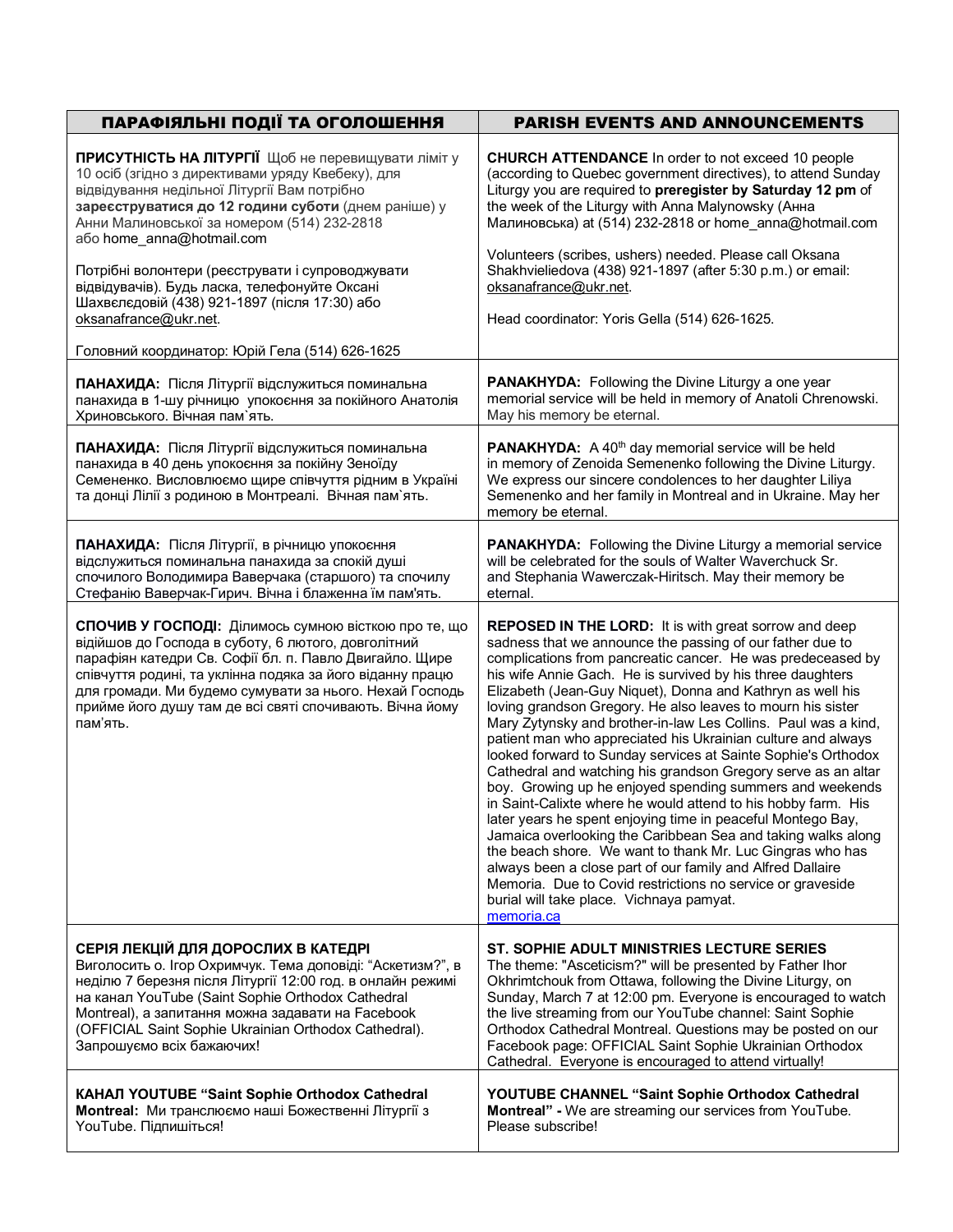| РІЧНІ ЗАГАЛЬНІ ЗБОРИ ПАРАФІЇ 2021- які зазвичай                                                                                                                                                                                                                                                                                                                                                                                        | <b>PARISH ANNUAL GENERAL MEETING 2021: Due to the</b>                                                                                                                                                                                                                                                                                                                                 |
|----------------------------------------------------------------------------------------------------------------------------------------------------------------------------------------------------------------------------------------------------------------------------------------------------------------------------------------------------------------------------------------------------------------------------------------|---------------------------------------------------------------------------------------------------------------------------------------------------------------------------------------------------------------------------------------------------------------------------------------------------------------------------------------------------------------------------------------|
| заплановані у лютому місяці, відкладаються на                                                                                                                                                                                                                                                                                                                                                                                          | pandemic, the AGM, which usually takes place in February, is                                                                                                                                                                                                                                                                                                                          |
| невизначений термін. Церковна рада призначить дату                                                                                                                                                                                                                                                                                                                                                                                     | postponed indefinitely. Parish Council will call the AGM as soon                                                                                                                                                                                                                                                                                                                      |
| зборів, як тільки уряд Квебеку знімить заборону на                                                                                                                                                                                                                                                                                                                                                                                     | as the Quebec government allows public gatherings in greater                                                                                                                                                                                                                                                                                                                          |
| громадські зібрання.                                                                                                                                                                                                                                                                                                                                                                                                                   | numbers.                                                                                                                                                                                                                                                                                                                                                                              |
| ДУХОВНІ РОЗМОВИ ДЕКАНАТУ МОНРЕАЛЬ-ОТТАВА<br>УПЦ в КАНАДІ: Ми запрошуємо кожної п'ятниці від 20:00-<br>21:00 онлайн на Facebook (Ukrainian Orthodox Cathedral in<br>Ottawa) на духовну розмову настоятелів трьох парафій<br>нашого Деканату: Прот. о. Ігора Куташа, о. Ігора Охримчука і<br>Прот. о. Володимира Кушніра і о. Тараса Маковського. Під<br>час розмови учасники можуть писати запитання і хтось з<br>отців вам відповість. | <b>SPIRITUAL DISCUSSION LED BY UOCC MONTREAL-</b><br><b>OTTAWA MISSION DEANERY CLERGY:</b> All are invited to join<br>them, Fridays 8pm-9pm on Facebook (Ukrainian Orthodox<br>Cathedral in Ottawa). You may post questions and<br>commentaries. Participants include: Very Rev. Dr Ihor Kutash, Fr<br>Ihor Okhrimtchouk and Very Rev. Volodymyr Kouchnir and Rev.<br>Taras Makovskiy |

| ЗАГАЛЬНІ ІНФОРМАЦІЇ                                                                                                                                                                                                                         | <b>GENERAL INFORMATION</b>                                                                                                                                                                                                            |
|---------------------------------------------------------------------------------------------------------------------------------------------------------------------------------------------------------------------------------------------|---------------------------------------------------------------------------------------------------------------------------------------------------------------------------------------------------------------------------------------|
| ПАРКУВАННЯ: Парковка обмежена через те, що<br>Bellechasee зараз є односторонньою вулицею (захід), а<br>паркування дозволено лише з одного боку. Alfred Dallaire<br>Memoria дозволяє нам користуватися їх парковкою лише в<br>неділю вранці. | <b>PARKING:</b> Parking is limited due to the fact that Bellechasse is<br>now a one-way street (west) and parking is only allowed on one<br>side. Alfred Dallaire Memoria is allowing us to use their parking<br>lot Sunday mornings. |
| КОНТАКТНА ІНФОРМАЦІЯ: Якщо ви поміняли або<br>плануєте міняти свою домашню чи поштову адресу,<br>зверніться до Володимира Остапчука<br>vostapchuk76@gmail.com.                                                                              | <b>CONTACT INFORMATION UPDATE:</b> Please contact Walter<br>Ostapchuk at vostapchuk76@gmail.com if your status, address,<br>telephone numbers or e-mail address have changed.                                                         |
| ПЕРЕКАЗАТИ ПОЖЕРТВУ ДЛЯ ЦЕРКВИ АБО<br>ЗАПЛАТИТИ СВОЮ ЧЛЕНСЬКУ ВКЛАДКУ НАТИСНІТЬ<br>www.canadahelps.org або надішліть через електронний<br>переказ Interac E-Transfer на адресу stsophiemtl@gmail.com.<br>Дякуємо за ваші щирі пожертви.     | <b>ONLINE DONATIONS &amp; MEMBERSHIP PAYMENTS can be</b><br>made by visiting www.canadahelps.org or via Interac E-Transfer<br>to stsophiemtl@gmail.com Thank you for your generosity.                                                 |



#### **"WHY WE DO PROSTRATIONS"**

During Great Lent we are called to prostrate ourselves. Why?

Is it some odd carry-over from traditional monastic spirituality, with its emphasis on rigorous ascetic discipline? Or is it a practice that has special value for anyone who wishes to enter seriously, deeply, into the Life in Christ?

Is it, in other words, a peculiar exercise, taken on perhaps for some health benefit, as a kind of Christian yoga? Or is it a practice that works an actual and positive transformation in our life, one that is both physical and spiritual?

These days we are thoroughly familiar with the prostrations made by Muslims during their ritual of daily prayer; we see images of it almost daily in the media.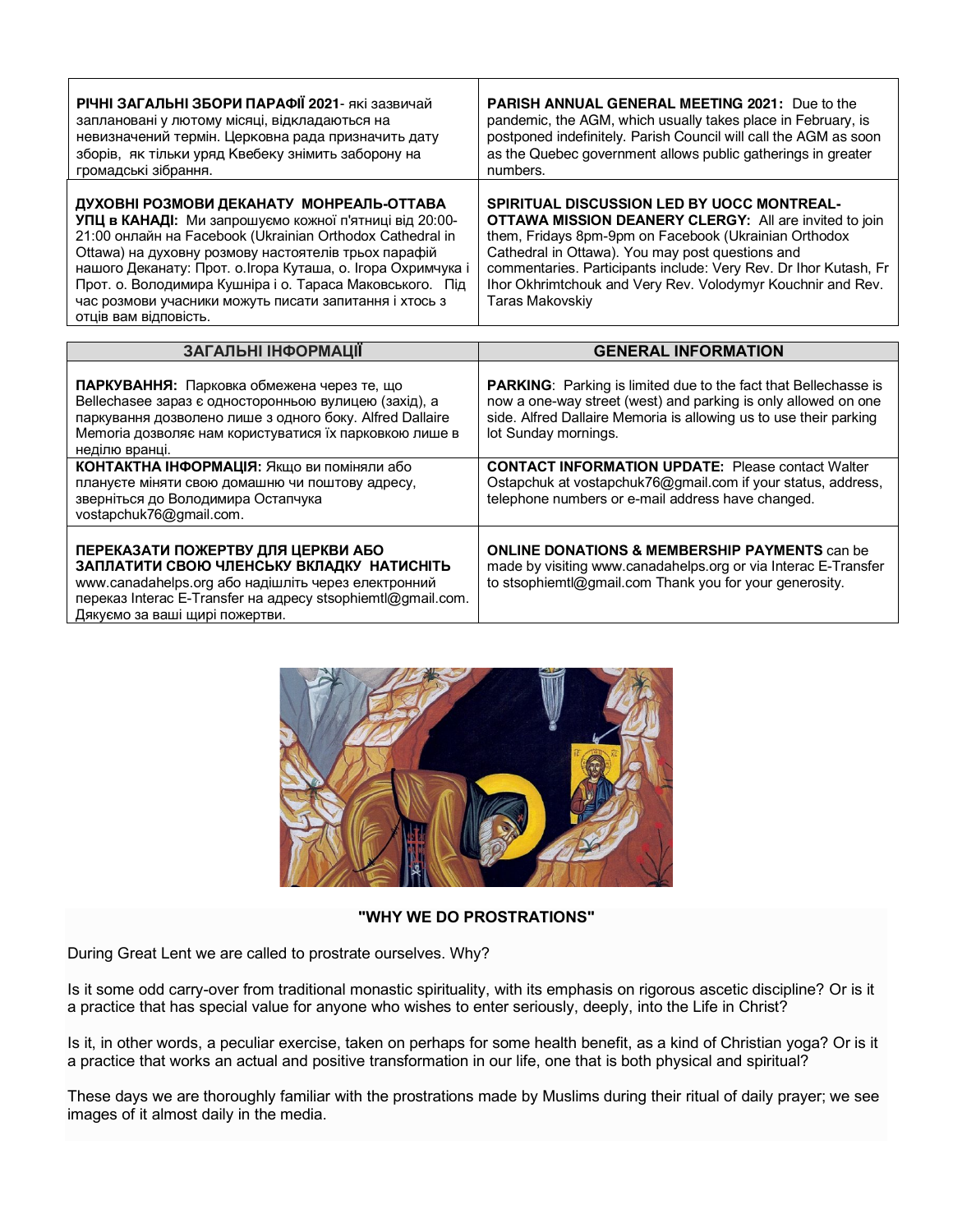Most are not aware that Orthodox Christians practice the same discipline, kneeling in a place of worship and touching the head to the ground, before rising to stand in the usual attitude of prayer.

They would be amazed to witness those monks, for example, who make literally hundreds of prostrations during an ordinary Vespers service, to see "ordinary" lay people prostrating themselves repeatedly throughout the Compline service of the first week of Great Lent, with the penitential Canon of St Andrew of Crete. But again, this is what we Orthodox do. Why?

A fine answer to the question appears in the writings of the great *hesychast* bishop Theoliptos of Phildelphia (+1322). "Do not neglect prostration," he admonishes his spiritual children. "It provides an image of man's fall into sin and expresses the confession of our sinfulness. Getting up, on the other hand, signifies repentance and the promise to lead a life of virtue. Let each prostration be accompanied by a *noetic* invocation of Christ, so that by falling before the Lord in soul and body you may gain the grace of the God of souls and bodies."

The importance of prostrations, from Theoliptos' point of view, is far more spiritual than physical. In bending our knees we assume an attitude of humility before the God to whom we offer our prayer.

By kneeling, then touching our forehead to the ground, we acknowledge our sinfulness; we create a living image of our fall into sin. Our very posture represents a confession of that state, a calling to mind of our spiritual poverty, of our susceptibility to passions of greed, lust, anger and malice.

As we make our descent in body and in spirit, we confess as well the Name above every name, the Name that "upholds the universe," as the Shepherd of Hermas expresses it, and upholds our personal world as well: "Lord Jesus Christ, Son of God, have mercy on me, a sinner!"

Then, as we rise to our feet, this confession both of Christ and of our sinfulness becomes a bodily symbol, a virtual promise, that change will occur in our life. We commit ourselves to repentance, to a turning from the old Adam to the new.

The inner transformation signified by this gesture of course does not come about as a result of our prostrations, and not even as a result of our decision to repent. Like every aspect of our Christian life, this transformation—the power to act upon our commitment—is a gift of grace that comes down "from above, from the Father of lights."

This passage from the Epistle of James (1:17), however, needs to be read in its context, expressed so well throughout the letter: "What does it profit, my brethren, if a man says he has faith but has not works? Can his faith [alone] save him?... Show me your faith apart from your works, and I by my works will show you my faith… For as the body apart from the spirit is dead, so faith apart from works is dead."

When we consider ascetic disciplines such as fasting and prostrations, it is essential that we remember words like these. Those disciplines can indeed work an inner transformation, by purifying and directing our mind and spirit toward "the one thing needful" (Lk 10:42).

But they are never ends in themselves. As the Holy Fathers teach repeatedly, they exist for the sole purpose of leading us to Christ, who alone heals our brokenness, forgives our sin, and draws us into eternal communion with God and with one another.

The last word, when we make a determination to assume a serious Lenten discipline, is given to us by our Lord Himself. Inveighing against the hypocrisy of religious leaders who followed the letter of the Law yet ignored its spirit, he declared: "Woe to you, scribes and Pharisees, hypocrites! for you tithe mint and dill and cumin, and have neglected the weightier matters of the law, justice and mercy and faith; these you ought to have done, without neglecting the others" (Mt 23:23).

Ascetic practices, particularly during the Lenten periods, are good and even necessary, if we are to enter fully into the spirit of the feast, and allow the Spirit Himself to work His transforming grace and power in our life. But those practices can never stand alone.

One of their most basic purposes, aside from the spiritual value they offer us, is to lead us into acts of justice and mercy toward those around us. These above all we ought to do, without neglecting the others.